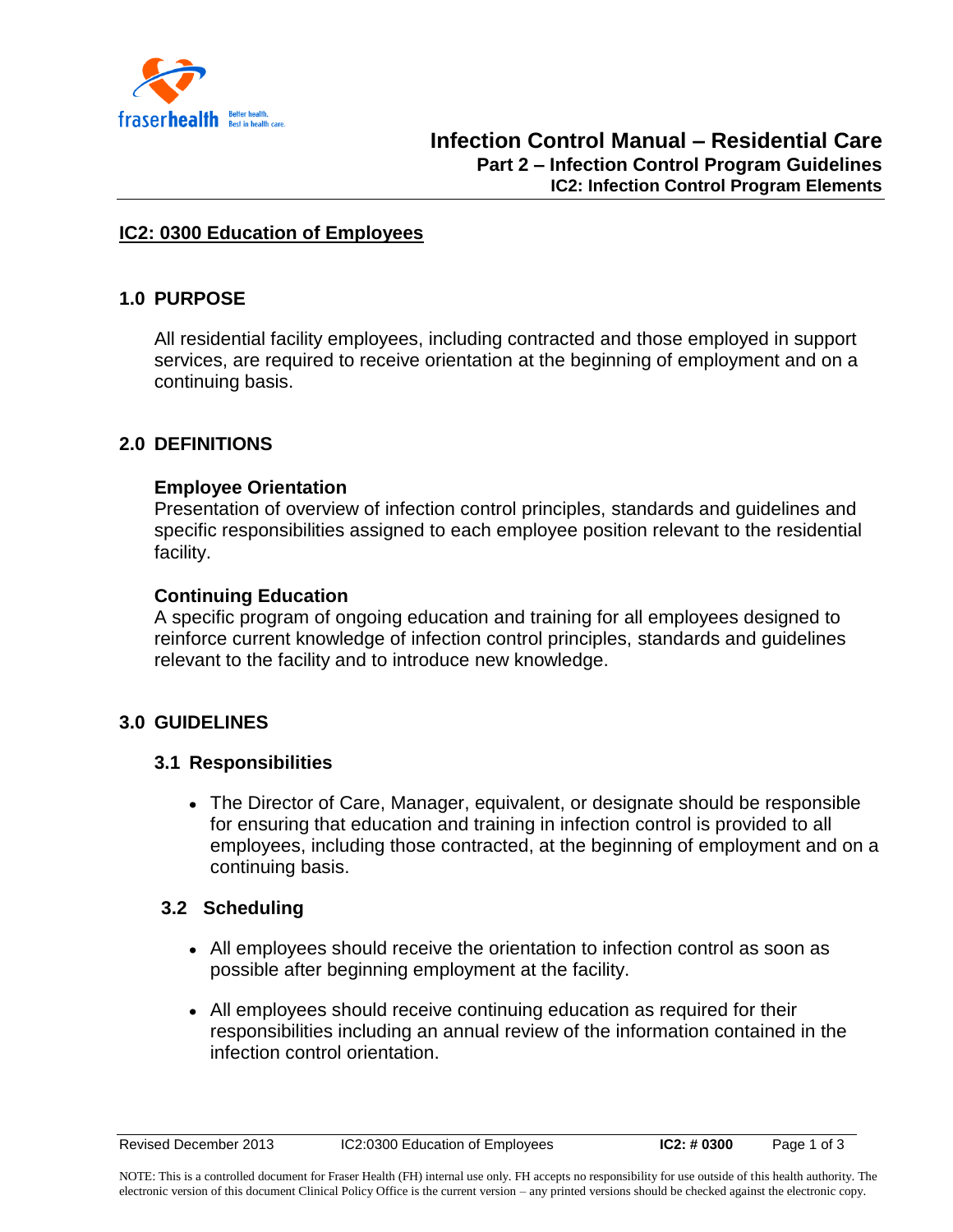

## **3.3 Content of Education**

- Orientation to infection control should include Routine Practice, Additional Precautions, and hand hygiene and outbreak management as a minimum in the facility's orientation of infection control. A sample presentation on orientation to infection is provided by your Infection Prevention and Control Consultant.
- Infection Prevention and Control Consultants are responsible for maintaining and updating the orientation presentation as required.
- Continuing education of employees should include update of Standards and guidelines, feedback of audit results and the action needed to correct deficiencies; education on prevention and management of new and emerging diseases; and examples of best practice.

## **3.4 Documentation**

Residential facilities and contractors should document and maintain records of employee participation on orientation of infection control, attendance at continuing education sessions, results of competency assessments.

### **Mandatory Annual Education**

- Hand Hygiene
- Routine Practice
- Reprocessing

# **Sample List of References for Infection Control**

### **Journals / Publications**

- American Journal of Infection Control (AJIC)
- Canadian Journal of Infection Control (CJIC)
- Canadian Journal of Infectious Diseases and Medical Microbiology (CJID)
- Canadian Communicable Disease Report (CCDR)
- Health Care Information and Communications Canada (HIC)
- Infection Control and Hospital Epidemiology (ICHE)